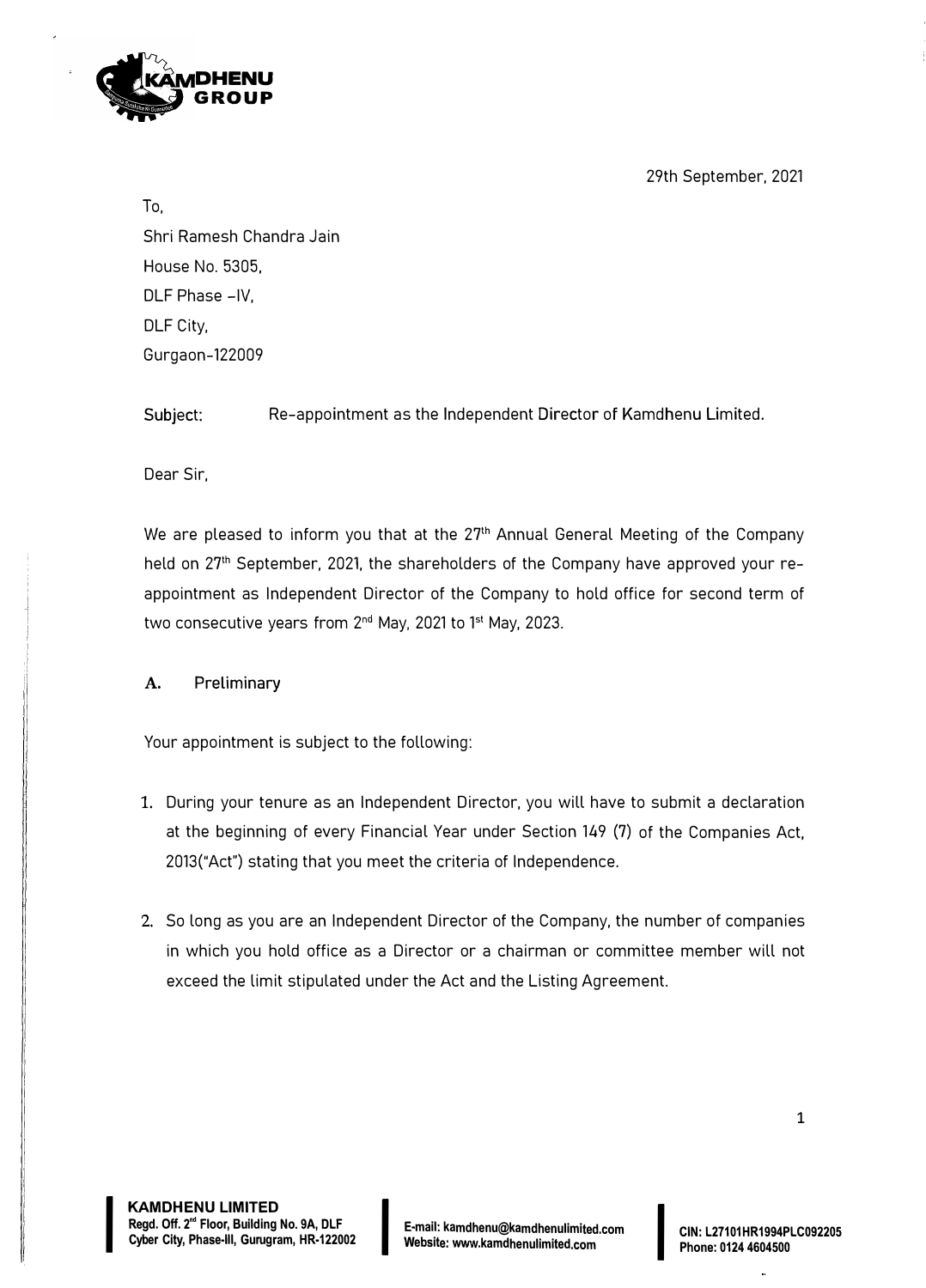- 3. So long as you are an Independent Director of the Company, you will ensure that you do not get disqualified to act as a Director pursuant to the provisions of Section 164 of the Act.
- 4. You will ensure compliance with other provisions of the Act and the listing Agreement as applicable to you as an Independent Director.
- 5. If circumstances change, and you believes that your independence will be in doubt, you should discuss the same with the Chairman of the Company as soon as practicable.

B. Term

Your Appointment is for a second term of 2 consecutive years commencing from  $2<sup>nd</sup>$  May, 2021 to 1<sup>st</sup> May, 2023.

- C. Code of Conduct, Duties and Responsibilities
- 1. You will abide by the Company's Code of Ethics and Business Principles Applicable to Non-Executive Directors and business principles to the extent applicable to an Independent Director of the Company.
- 2. You will abide by the guidelines of professional conduct, role, function and duties as an Independent Directors provided in Schedule IV of the Companies Act. 2013.
- 3. You will not hold office as a Director or any other office in a competing firm/entity.
- 4. You are expected to stay updated on how best to discharge your roles, responsibilities, and duties and liabilities, as an Independent Director of the Company under applicable law, including keeping abreast of current changes and trends in economic, political, social, financial, legal and corporate governance practices.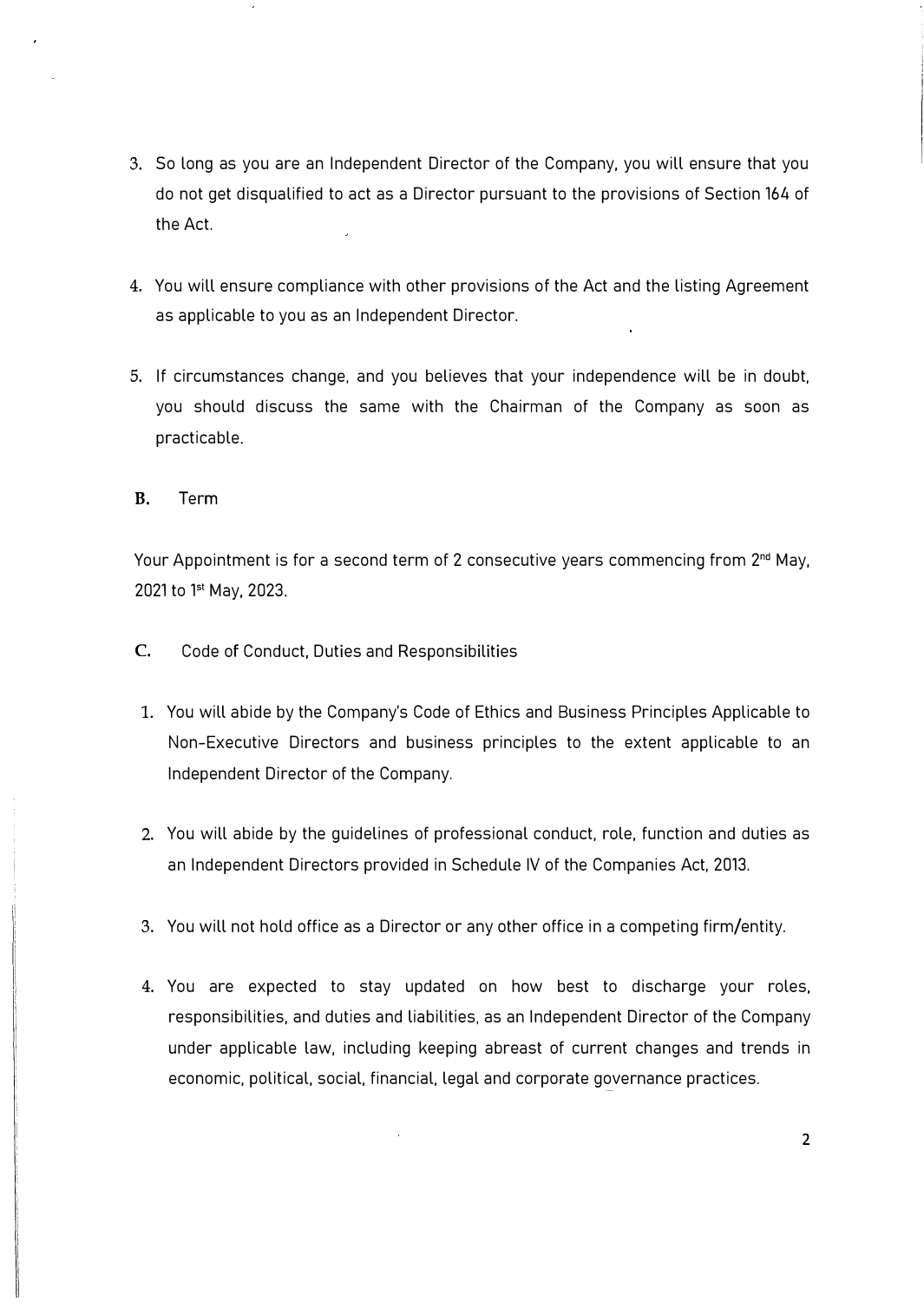#### **5. You are expected to:**

- i) take decisions objectively and solely in the interests of the Company;
- ii) facilitate Company's adherence to high standards of ethics and corporate behavior;
- iii) guide the Board in monitoring the effectiveness of the Company's governance practices and to recommend changes, required if any;
- iv) guide the Board in monitoring and managing potential conflicts of interest of Management, Board Members and Stakeholders, including misuse of corporate assets and abuse in related party transactions;
- v) guide the Board in ensuring the integrity of the Company's accounting and financial reporting systems, including the independent audit, and that appropriate systems of control are in place, in particular, systems for risk management, financial and operational control, and compliance with the law and relevant standards.
- D. Performance Evaluation

Your re-appointment or extension of term and remuneration will be decided by the Board, pursuant to a performance evaluation carried out by the Board.

### E. Remuneration

Your annual remuneration will be as under:

- 1. Sitting fees for attending each meeting of the Board and its Committees as may be determined by the Board from time to time, and
- 2. You will be entitled to reimbursement of expenses incurred by you in connection with attending the Board meetings, Board Committee meetings, general meetings and in relation to the business of the Company towards hotel accommodation, travelling and other out-of-pocket expenses.
- 3. Pursuant to applicable law, you will not be entitled to any stock options.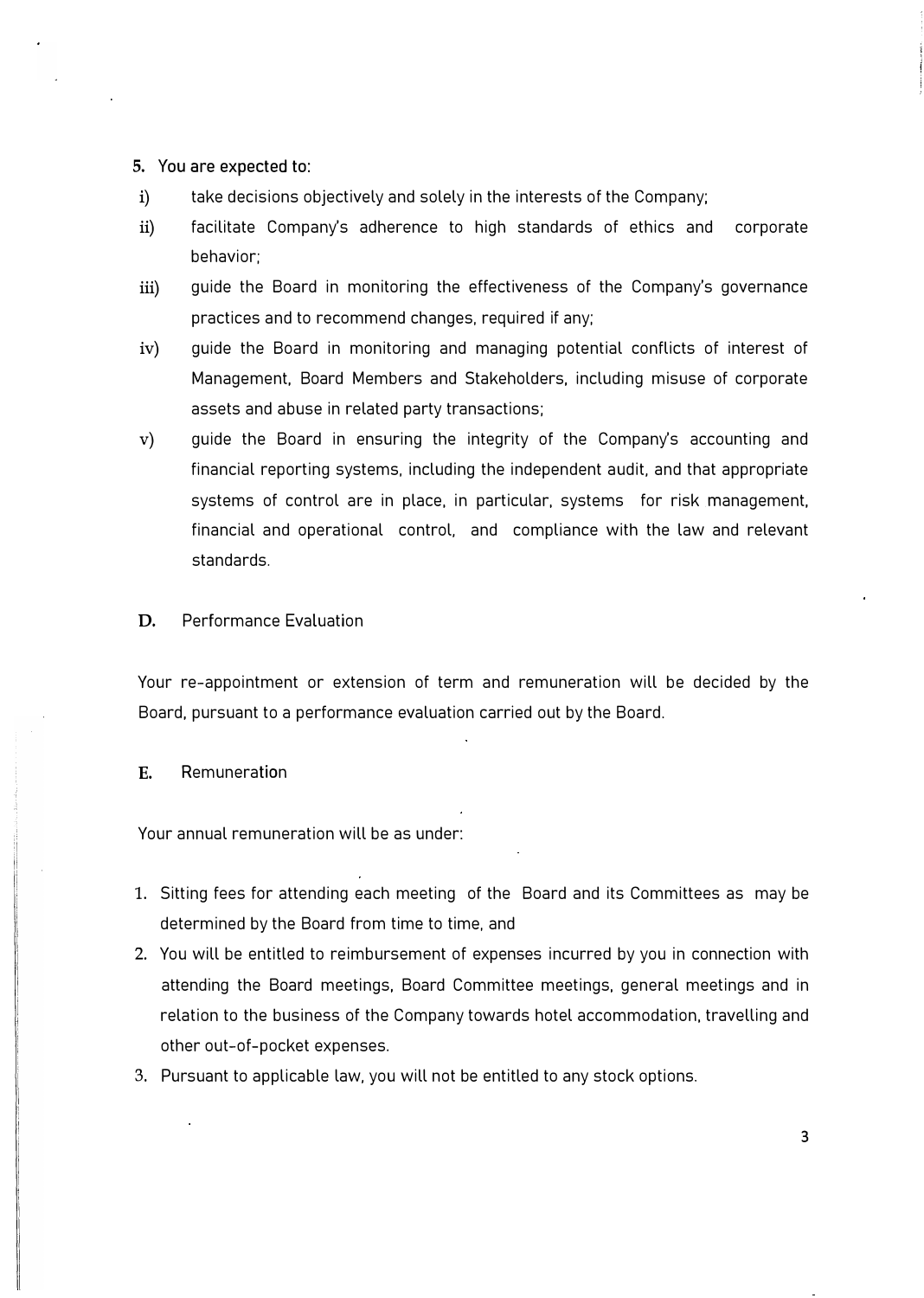#### F. Insurance

The Company will take an appropriate Directors' and officers' liability Insurance Policy and pay the premium for the same. It is intended to maintain such insurance cover for the term of your appointment, subject to the terms of such policy in force from time to time. A copy of the policy document will be supplied on request.

#### **G. Training**

You will be entitled to the benefit of a training program to familiarize yourself with the business and affairs of the Company, growth plans, the peculiarities of the industry in which the Company operates its goals and expectations and long term plans and objectives.

### **H. Miscellaneous**

You will have access to confidential information, whether or not the information is marked or designated as "confidential" or "proprietary", relating to the Company and its business including legal, financial, technical, commercial, marketing and business related records, data, documents, reports, etc., client information, intellectual property rights (including trade secrets), ("Confidential Information").

You shall use reasonable efforts to keep confidential and to not disclose to any third party, such Confidential Information.

If any Confidential Information is required to be disclosed by you in response to any summons or in connection with any litigation, or in order to comply with any applicable law, order, regulation or ruling, then any such disclosure should be made, to the extent possible, with the prior consent of the Board.